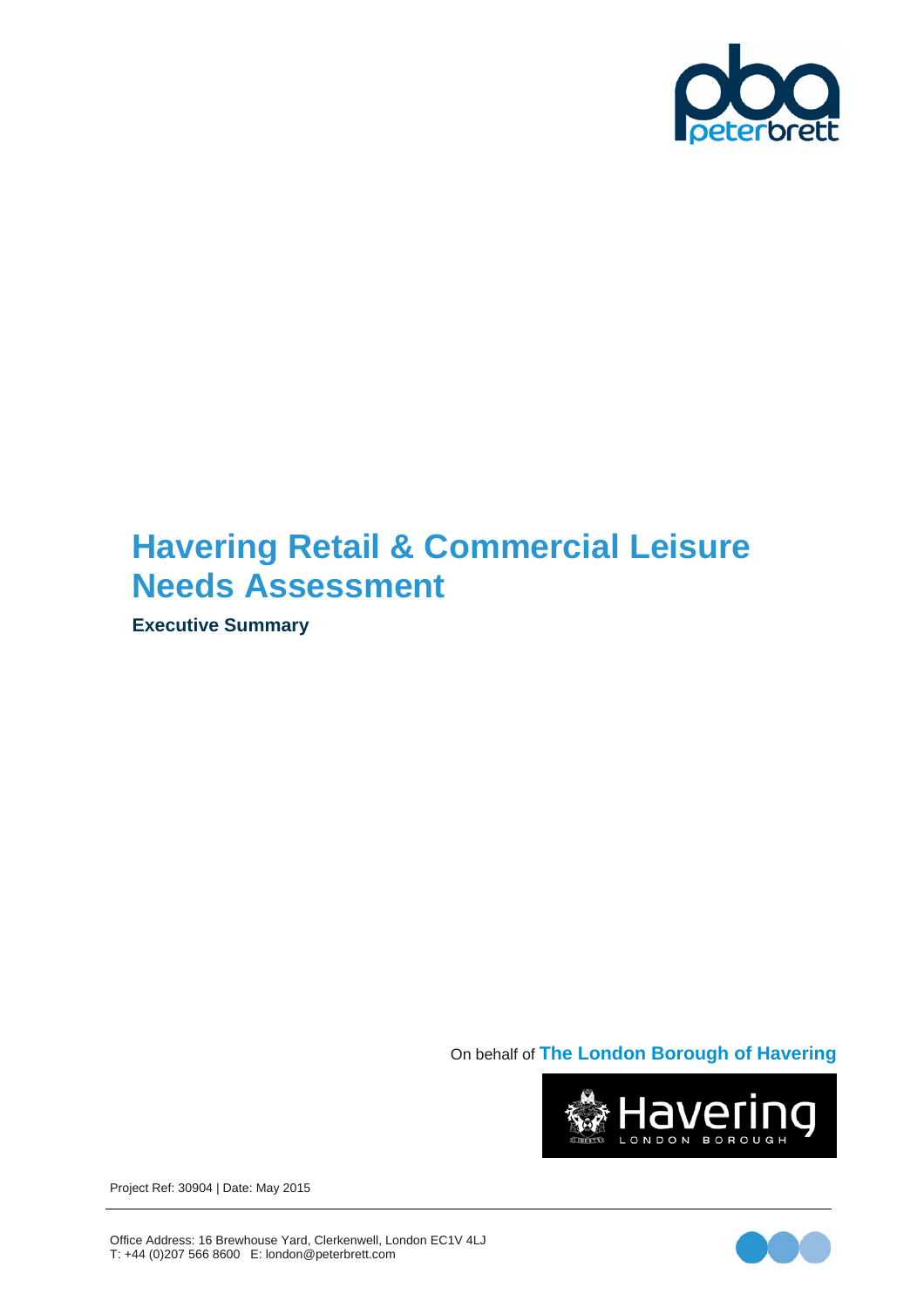

### **Document Control Sheet**

**Project Name: Havering Retail & Commercial Leisure Needs Assessment** 

**Project Ref: 30904** 

**Report Title: Executive Summary** 

 **Date: May 2015** 

|                                                 | <b>Name</b>    | <b>Position</b>  | <b>Signature</b>     | <b>Date</b> |  |  |  |
|-------------------------------------------------|----------------|------------------|----------------------|-------------|--|--|--|
| <b>Prepared by:</b>                             | Jonathan Ngige | Graduate Planner | $\ddot{\phantom{1}}$ | May 2015    |  |  |  |
| <b>Reviewed by:</b>                             | Peter Keenan   | Senior Associate | there                | May 2015    |  |  |  |
| For and on behalf of Peter Brett Associates LLP |                |                  |                      |             |  |  |  |

| Revision | ∣ Date   | <b>Description</b>       |    | Prepared Reviewed Approved |           |
|----------|----------|--------------------------|----|----------------------------|-----------|
|          | May 2015 | <b>Executive Summary</b> | JN | PK                         | <b>PK</b> |

Peter Brett Associates LLP disclaims any responsibility to the Client and others in respect of any matters outside the scope of this report. This report has been prepared with reasonable skill, care and diligence within the terms of the Contract with the Client and generally in accordance with the appropriate RTPI, RICS or equivalent Agreement and taking account of the manpower, resources, investigations and testing devoted to it by agreement with the Client. This report is confidential to the Client and Peter Brett Associates LLP accepts no responsibility of whatsoever nature to third parties to whom this report or any part thereof is made known. Any such party relies upon the report at their own risk.

© Peter Brett Associates LLP 2014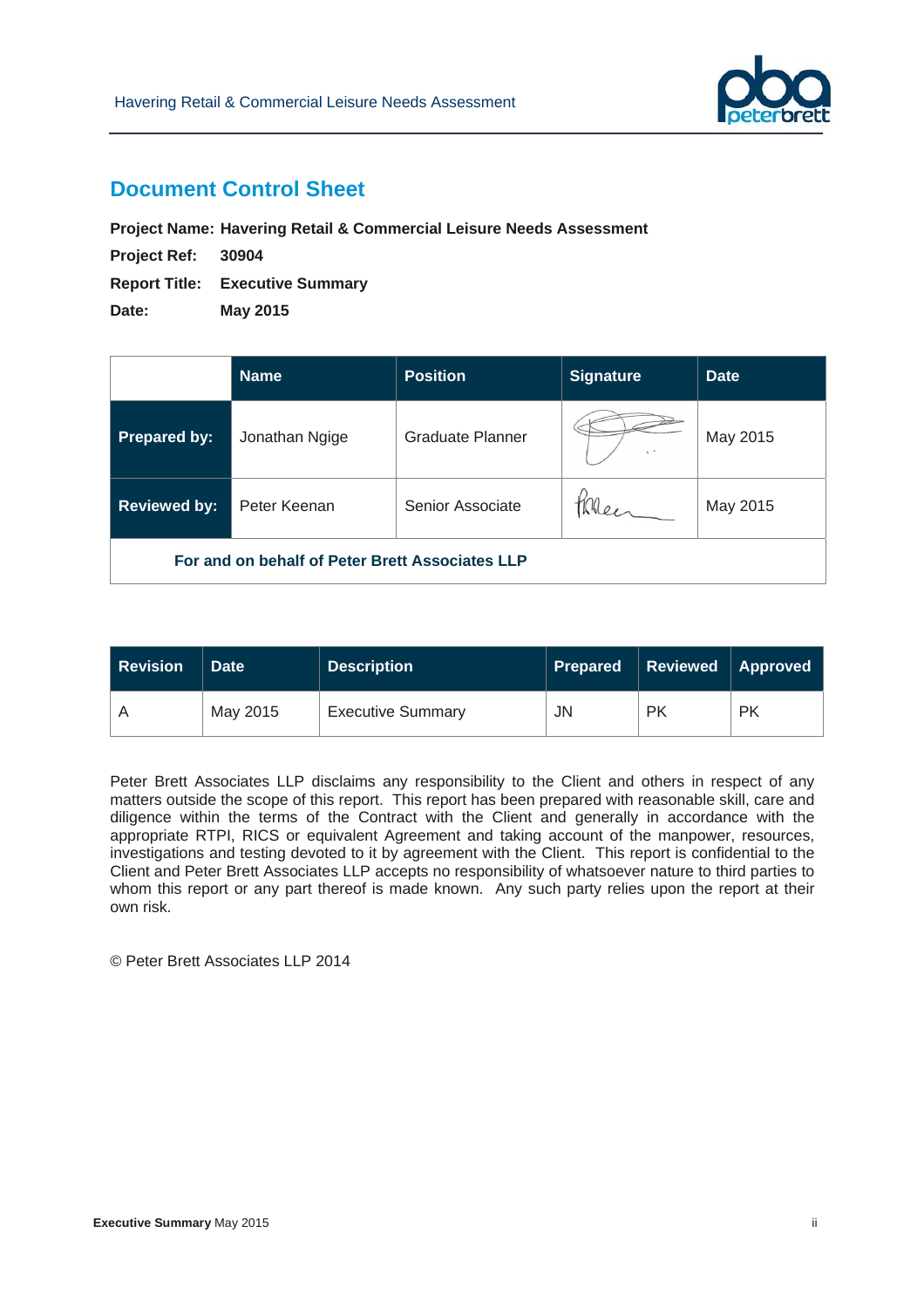

### **Contents**

| 1              |               |  |  |  |  |  |
|----------------|---------------|--|--|--|--|--|
| $\overline{2}$ |               |  |  |  |  |  |
|                | $2.2^{\circ}$ |  |  |  |  |  |
|                | 2.3           |  |  |  |  |  |
| 3              |               |  |  |  |  |  |
|                | 3.1           |  |  |  |  |  |
|                | 3.2           |  |  |  |  |  |
|                | 3.3           |  |  |  |  |  |
|                | 3.4           |  |  |  |  |  |
|                | 3.5           |  |  |  |  |  |
|                | 3.6           |  |  |  |  |  |
|                | 3.7           |  |  |  |  |  |
| 4              |               |  |  |  |  |  |
|                | 4.2           |  |  |  |  |  |
|                | 4.3           |  |  |  |  |  |
|                | 4.4           |  |  |  |  |  |
| 5              |               |  |  |  |  |  |
| 6              |               |  |  |  |  |  |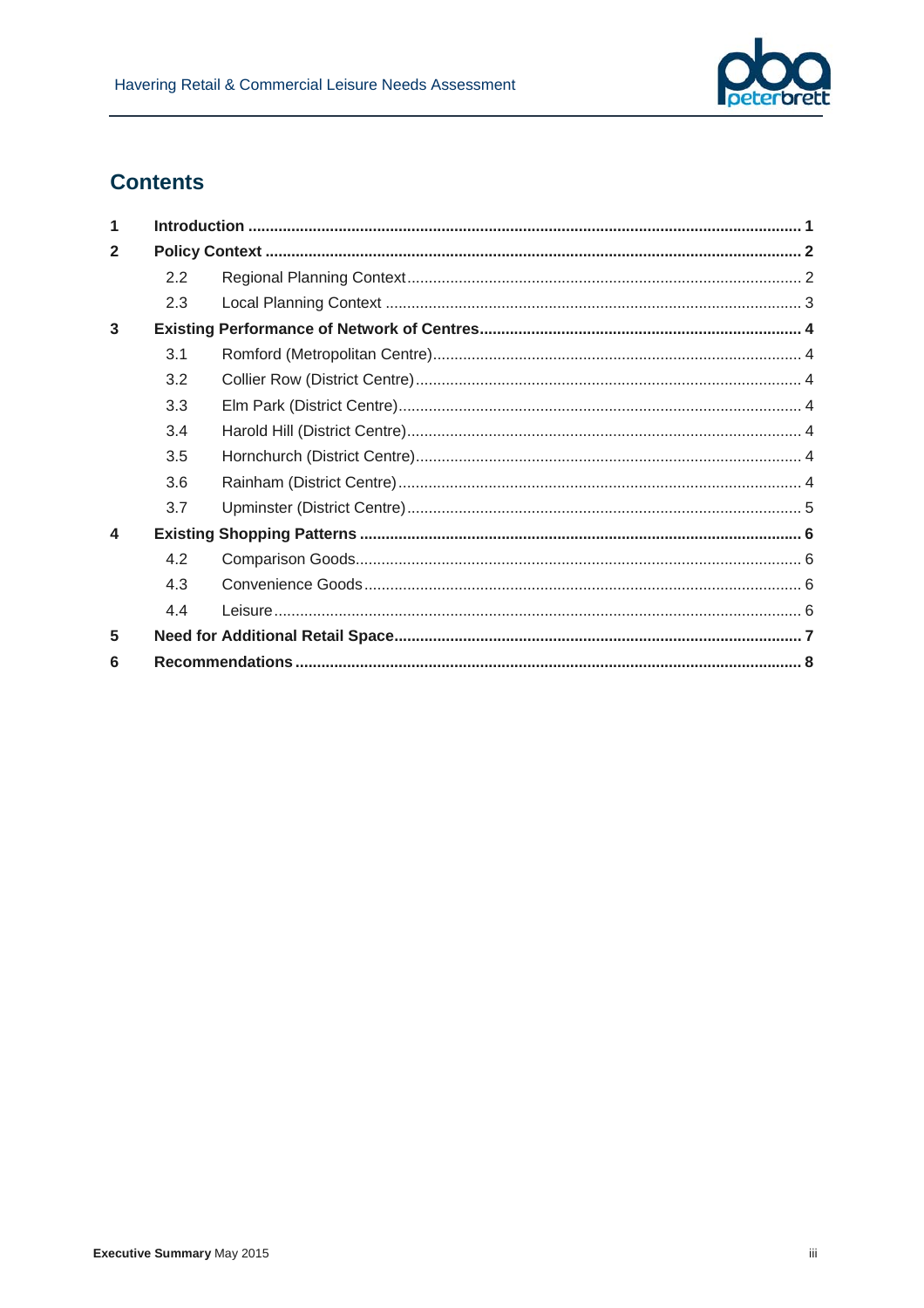

This page is intentionally bank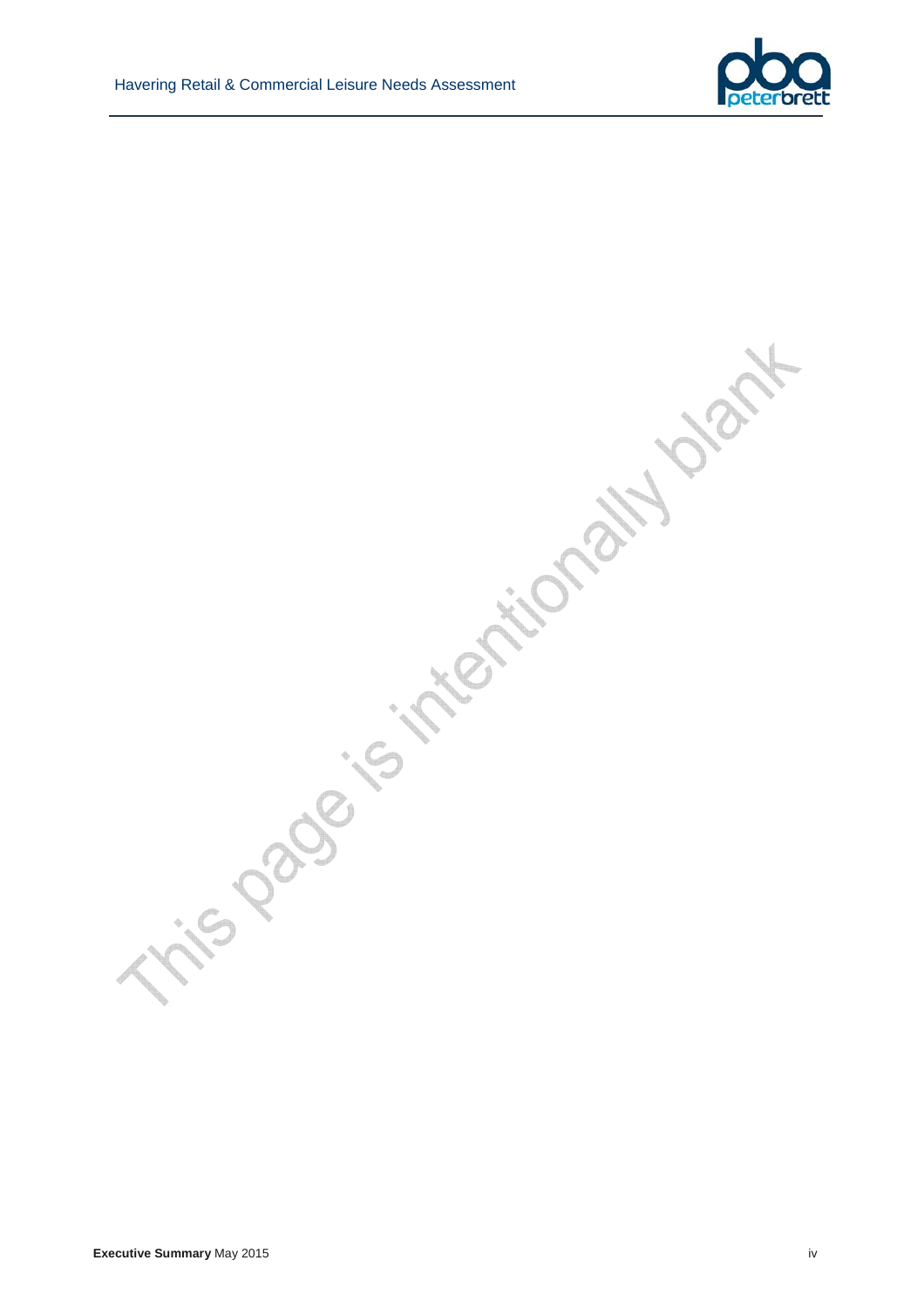

### **1 Introduction**

- 1.1.1 The London Borough of Havering (LB Havering) commissioned Peter Brett Associates (PBA) to undertake an assessment of the retail and commercial leisure needs to 2031.
- 1.1.2 The terms of reference agreed with the Council are as follows:
	- **Undertake an assessment of the existing supply of retail and leisure floorspace for the** existing identified centres within the Borough and review their performance
	- Identify spending patterns across the Borough for both retail (food and non-food) and leisure activities
	- **EXECTS** Assess the need (both quantitative and qualitative) for new retail and leisure floorspace to 2031, and the potential growth in population and expenditure
	- **Provide a set of core recommendations in respect of the potential strategies to** accommodate need, hierarchy of centres and an approach to defining key boundaries for centres in the Local Plan
- 1.1.3 This Executive Summary is organised as follows:
	- **Section 2** sets out the relevant national, regional and local policy context.
	- **Section 3** sets out a summary of the existing retail and leisure performance in Romford, Hornchurch, Upminster, Collier Row, Elm Park, Harold Hill and Rainham.
	- **Section 4** sets out a summary of where residents in the Borough undertake their convenience and comparison goods shopping as well as commercial leisure spending. This section is informed by the findings of a household survey of spending patterns.
	- **Section 5** sets out the quantitative need for additional retail floorspace, split between convenience (food) goods and comparison (non-food) goods.
	- **Section 6** draws together the findings of the previous sections to set out a series of centre specific recommendations.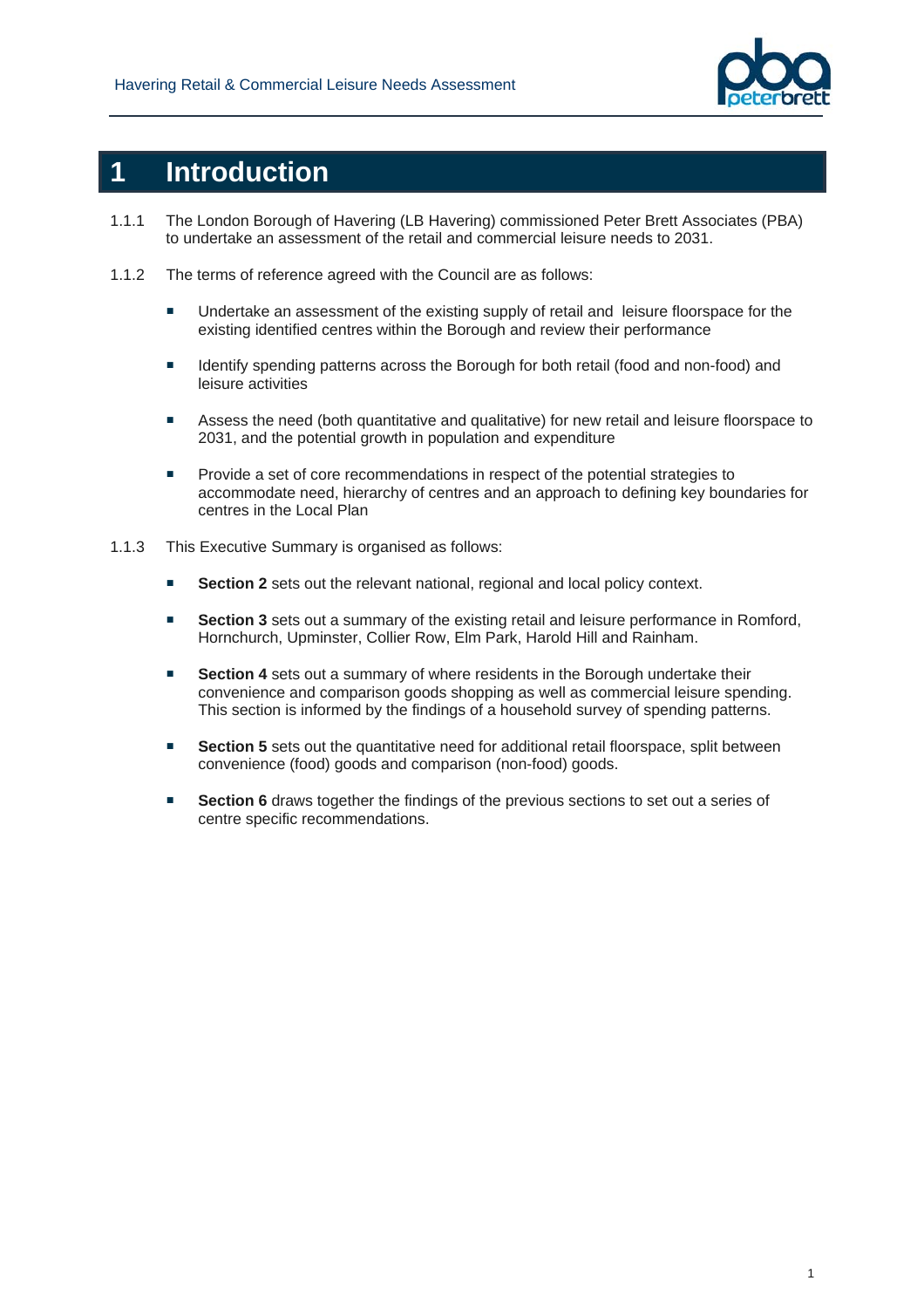

### **2 Policy Context**

- 2.1.1 The National Planning Policy Framework (NPPF) was published by the Government in March 2012 and replaces all previous Planning Policy Statements and Planning Policy Guidance Notes. At the heart of the National Planning Policy Framework is a presumption in favour of sustainable development.
- 2.1.2 In order to be considered sound, Paragraph 182 states that Local Plans should be positively prepared, justified, effective and consistent with national policy.
- 2.1.3 Paragraph 22 states that planning policies should be positive, promote competitive town centre environments and set out policies for the management and growth of centres. This includes a requirement that *'needs for retail, leisure, office and other main town centre uses are met in full and are not compromised by limited site availability'*.
- 2.1.4 The NPPF also requires Local Plans to be based on adequate, up-to-date and relevant evidence about the economic, social and environmental characteristics and prospects of the area.

### **National Planning Policy Guidance**

- 2.1.5 The Government recently published the Planning Practice Guidance (PPG) in order to provide further guidance on the NPPF. The guidance will continue to be subject to a regular review process.
- 2.1.6 The PPG is set out thematically. Matters associated with town centre uses are set out in the section '*Ensuring the vitality of town centres'*. This section states that a positive strategy for town centres is the key to ensuring successful town centres. This supports sustainable economic growth and provides a wider range of social and environmental benefits. It also states that any strategy should be based on evidence of the current state of town centres and opportunities to meet development needs and support their viability and vitality. Strategies should also identify changes in the hierarchy of town centres, including where a town centre is in decline. In these cases, strategies should seek to manage decline positively to encourage economic activity and achieve an appropriate mix of uses commensurate with a realistic future for that town centre.

### **2.2 Regional Planning Context**

### **London Plan and Revised Early Minor Alterations**

- 2.2.1 The London Plan guides the strategic development of individual London Boroughs and forms part of Havering's Local Plan. The London Plan was adopted in July 2011 and the Revised Early Minor Alterations were adopted in 2013. In March 2015, the Mayor published Further Alterations to the London Plan (FALP).
- 2.2.2 Havering's town centres are classified as follows according to the London Plan: Romford is a metropolitan centre, whilst Collier Row, Elm Park, Harold Hill, Hornchurch, Rainham and Upminster are all defined as district centres.
- 2.2.3 Policy 2.15 of the London Plan seeks to coordinate the development of a network of town centres across London. As such, development proposals in town centres should 'sustain and enhance the viability and vitality of town centres', accommodate economic and/ or housing growth, support and enhance the competitiveness, quality and diversity of town centre retail, leisure, arts, cultural and other consumer services and public services.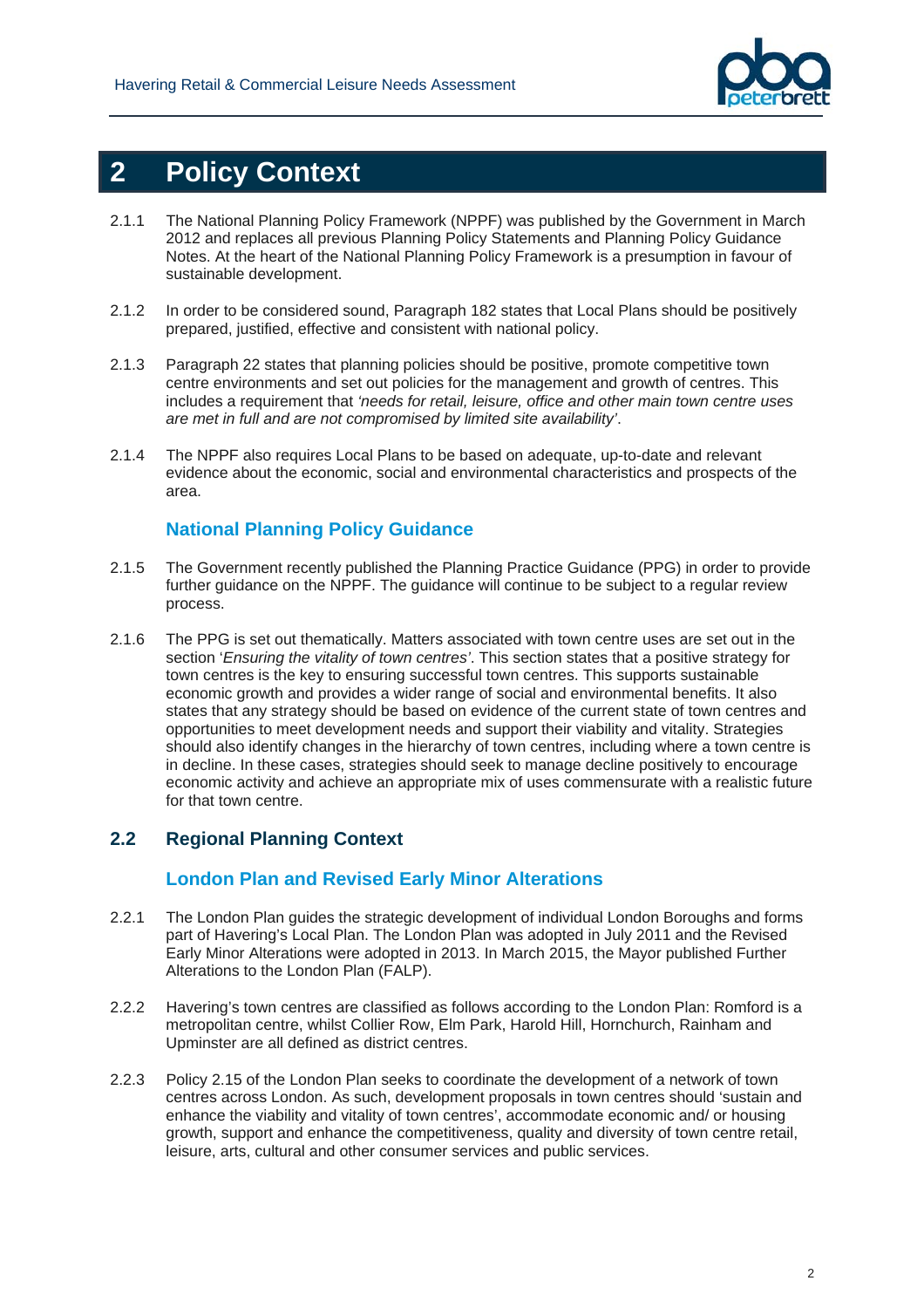

- 2.2.4 Policy 4.6 focuses on the provision and enhancement of sports, cultural and entertainment uses. The mayor seeks to support London's arts, cultural, professional sporting and entertainment enterprises.
- 2.2.5 Policy 4.7 deals with retail and town centre development. The mayor supports a 'strong partnership approach' to assessing the retail, commercial, cultural and leisure capacity in town centres
- 2.2.6 Policy 4.8 seeks to develop successful and diverse retail centres. These centres should meet the needs of Londoners and should be easily accessible. This includes supporting additional comparison goods shopping in international, metropolitan and major centres and convenience retailing in smaller centres.

### **Further Alterations to the London Plan**

2.2.7 The Further Alterations to the London Plan (2015) made changes to London's settlement hierarchy. These changes included the promotion of Stratford to an International centre and the designation of Elm Park as a District Centre subject to monitoring.

### **2.3 Local Planning Context**

### **Local Development Framework Core Strategy**

- 2.3.1 This section sets out the current local policy position. The emerging Local Plan will replace key documents in the in the Local Development Framework.
- 2.3.2 The Havering Core Strategy was adopted in July 2008 and forms part of the Borough's Local Development Framework. The Core Strategy sets out the Borough's development framework up to 2020.
- 2.3.3 Policy CP4 Town Centres sets out Havering's town centre hierarchy. Romford is defined as a 'metropolitan centre' In both the Core Strategy and London Plan, Hornchurch and Upminster are designated as 'major district' centres, while Collier Row, Elm Park, Harold Hill and Rainham are 'minor district' centres. In addition, Havering has 11 major local centres and 68 minor local centres.
- 2.3.4 According to the policy, the Council aims to strengthen Romford's position as "East London's premier town Centre". Hornchurch's role as the borough's cultural capital will be supplemented by the promotion of small to medium sized retail, culture, leisure and residential uses.
- 2.3.5 Upminster functions as Havering's second retail destination after Romford. According to the policy, the strategy for Upminster will be one of consolidation with some small to medium retail and leisure developments permitted. The more significant development opportunities in the town are located in edge of centre sites. Rainham is situated within the London Riverside Regeneration Area and part of the London Riverside Opportunity Area identified by the Mayor.
- 2.3.6 The Core Strategy states that Elm Park will continue to function as a predominantly convenience goods focused retail centre. The strategy for Collier Row and Harold Hill is to continue to support the centres by consolidating their current retail offer.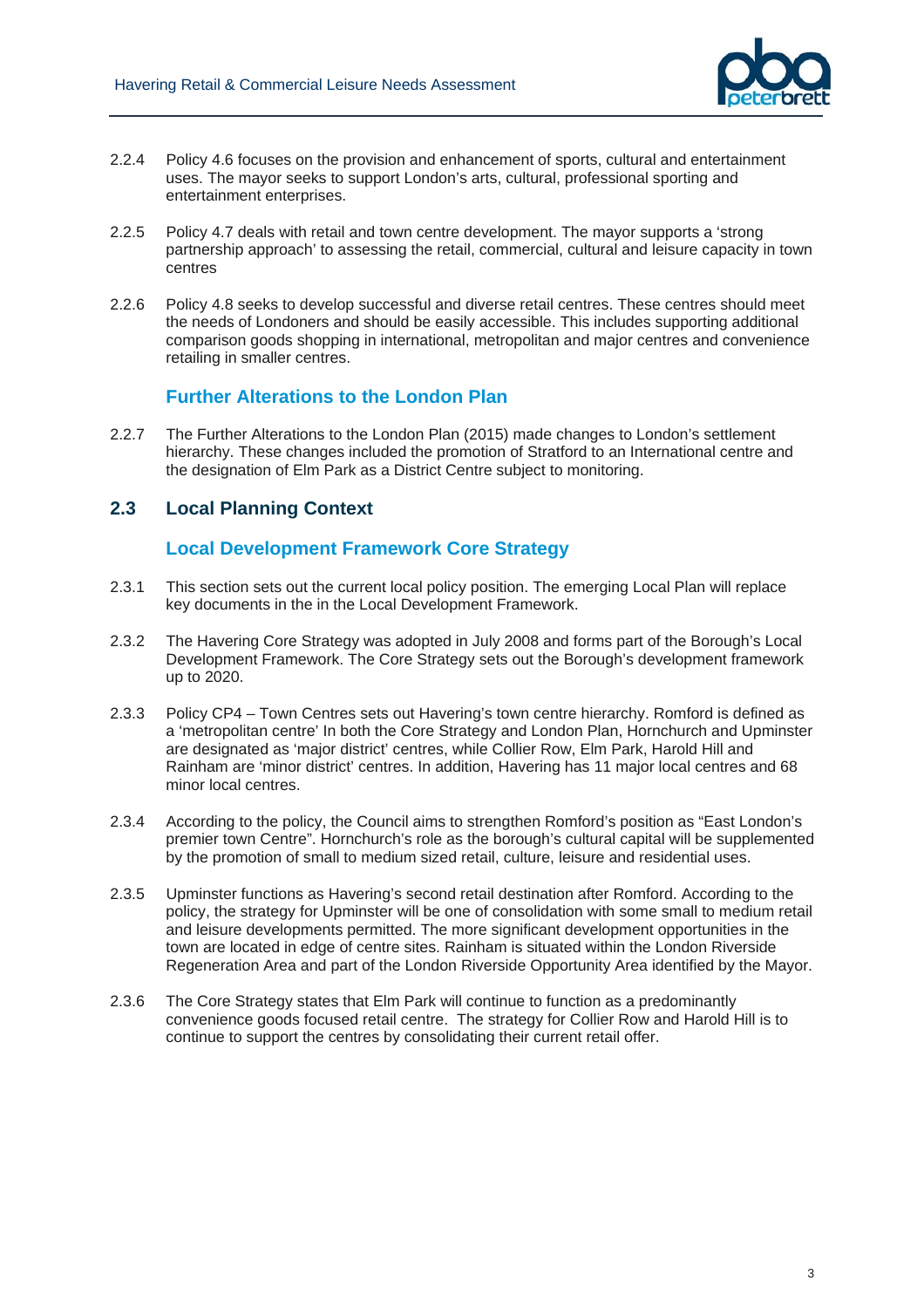

## **3 Existing Performance of Network of Centres**

### **3.1 Romford (Metropolitan Centre)**

- 3.1.1 Romford is the principal shopping destination for residents and visitors within the Borough. The centre has a strong comparison and convenience offer alongside commercial leisure uses which include gyms, cafes, cinemas, amusement arcades and restaurants. The town centre is anchored by three main shopping centres (The Liberty, the Mercury and the Brewery) in addition to a popular market and high street retail units. As would be expected for a centre of its role and function, Romford enjoys good representation from national multiple retailers.
- 3.1.2 Romford has a good range of supporting retail services, two cinemas and a theatre. The centre also has an important civic function. Pedestrian circulation within the primary retail frontage is generally good. The centre also has good access to the surrounding region and Central London.

### **3.2 Collier Row (District Centre)**

3.2.1 Collier Row generally caters to the day to day needs of local residents, with representation geared towards the provision of convenience goods, hot food and some services. Retail activity is centred around Collier Row Road, Clockhouse Lane and Chase Cross Road. The majority of retailers and food outlets are independently owned.

### **3.3 Elm Park (District Centre)**

- 3.3.1 Elm Park is split into two distinctive areas located on either side of Elm Park underground station at each end of The Broadway. To the north the main shopping frontages include The Broadway and the junction of Elm Park Avenue/St. Nicholas Avenue/The Broadway.
- 3.3.2 The centre meets day to day shopping needs for residents and as a whole provides a good range of convenience stores. The comparison retail offer is at the lower end of the market and the evening economy is limited to a small number of restaurants and take-aways.

### **3.4 Harold Hill (District Centre)**

3.4.1 Harold Hill is a small district centre, occupying the ground floor of a purpose-built 1950s council-owned residential estate to the north-east of the Borough. Most of the retail units are independently owned with a small number of national retailers present in the centre. The development of the new Harold Hill library is a welcome addition to the centre.

### **3.5 Hornchurch (District Centre)**

- 3.5.1 The intersection of the High Street, Station Lane and North Street is the focal point of Hornchurch's retail area. The environmental quality of the centre is good, a number of key sites have been redeveloped to a high standard and there has been recent significant investment in the public realm.
- 3.5.2 The retail offer contains a good diversity of comparison, convenience and service retail uses as well as an impressive commercial leisure offer which makes the centre a borough-wide leisure destination for eating and drinking.

### **3.6 Rainham (District Centre)**

3.6.1 Rainham is a small district centre which is anchored by a large Tesco Extra supermarket. The supermarket offers many of the services that would traditionally be offered within the town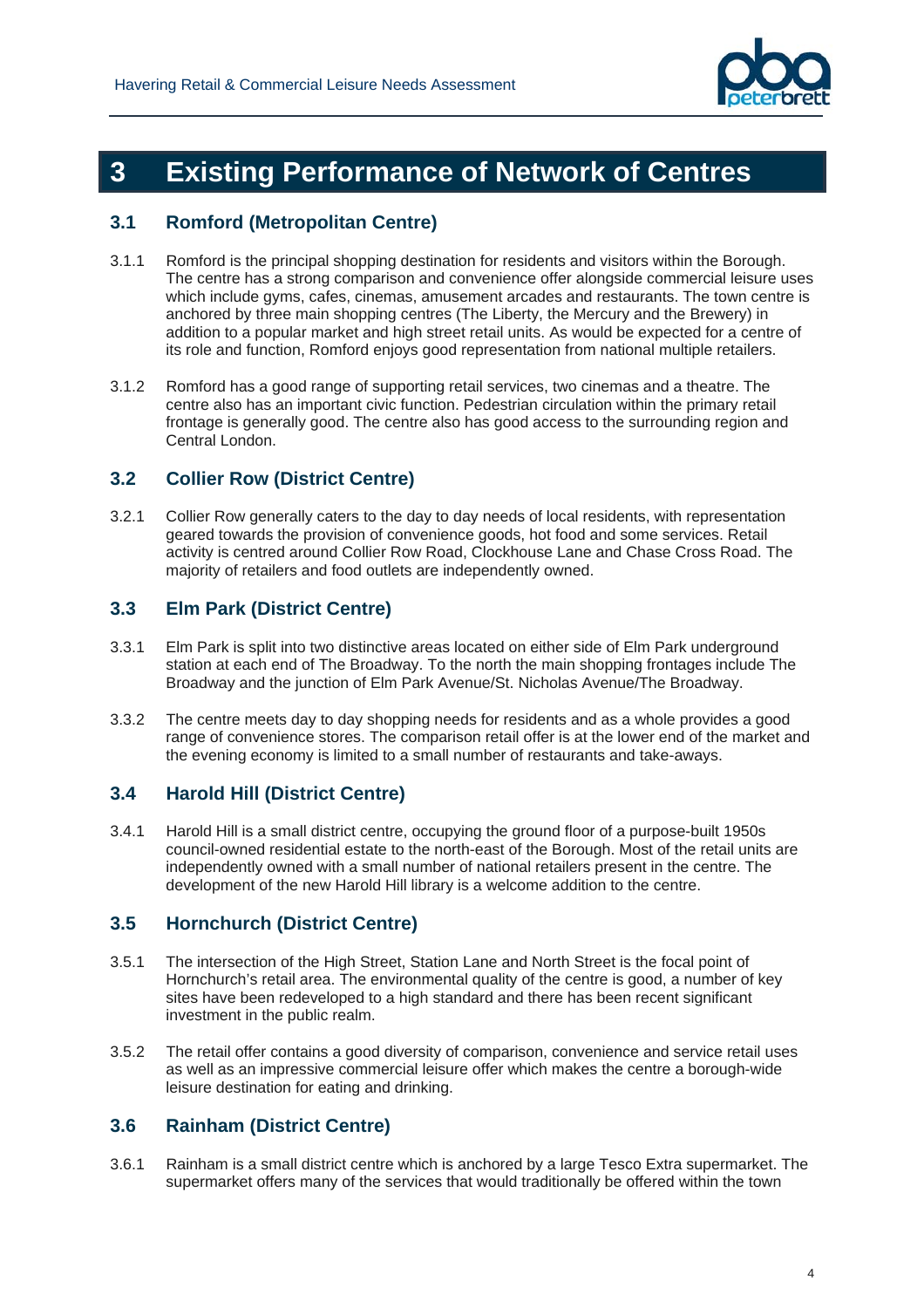

centre. There are a number of gaps in the retail and services offer, including café and restaurant provision and clothing retailers.

### **3.7 Upminster (District Centre)**

3.7.1 Upminster contains a good mix of commercial, civic and residential uses which contribute to the centre's vitality. The retail offer is, as would be expected in a district centre, geared towards meeting day-to-day uses, with a range of comparison, convenience and service retail uses. The leisure offer comprises the local leisure centre and a number of independent and national chain eating and drinking outlets which mostly are positioned in the middle of the market.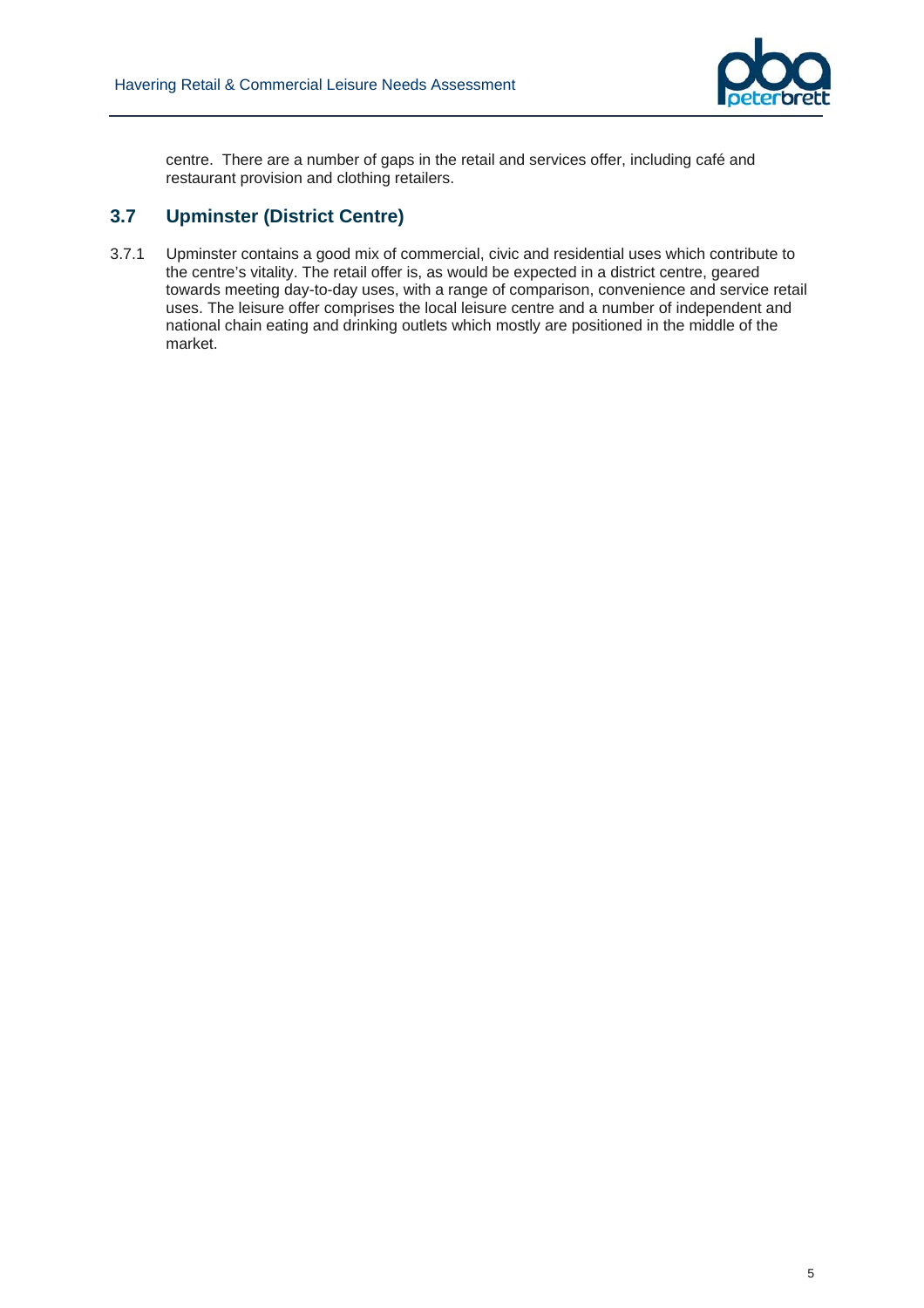

## **4 Existing Shopping Patterns**

4.1.1 The findings of this section are informed by a household telephone survey of shopping and leisure patterns, which was undertaken by NEMS Market Research during August/September 2014.

### **4.2 Comparison Goods**

4.2.1 A total of £1,191.69m worth of comparison goods spend is available to residents in the study area. Of this, 65% or £780.22m is retained by centres and stores within the study area. Romford draws trade from across the study area, and accounts for £374 million or 31% of the comparison goods spend in the study area. Retail parks, in the Borough account for £125m of spending. Lakeside continues to be the most popular centre outside the study area and attracts spending from all 11 Zones. The centre accounts for 22% of the total available comparison goods spending in the study area.

### **4.3 Convenience Goods**

4.3.1 The centre continues to benefit from a good network of foodstores with convenience goods shopping being a largely localised activity. Out of the £808.18 convenience goods expenditure available, £749.85 million (or 93%) is retained within the study area.

### **4.4 Leisure**

- 4.4.1 In general LB havering has a good provision of commercial leisure services.
- 4.4.2 We looked at commercial leisure spending in the following sectors:
	- Accommodation services (e.g. hotels, room hire);
	- Cultural services (e.g. cinema, theatre, museums, TV subscriptions);
	- Games of chance (.e.g. lottery, bingo, bookmakers);
	- Hairdressing salons and personal grooming / beauty establishments:
	- Recreational and sporting services; and
	- Restaurants and cafes
- 4.4.3 Residents in the study area spent £734 million on the commercial leisure sector. Restaurants and cafes form the biggest proportion of commercial leisure spend at £423 million. However, LB Havering only retains 54% of the total food and drink spend in the study area.
- 4.4.4 From the household survey we found that the whilst 60% of those surveyed do most of their household's fashion shopping in Romford, linked trips are uncommon, with only 38% of those surveyed combining shopping with other activities.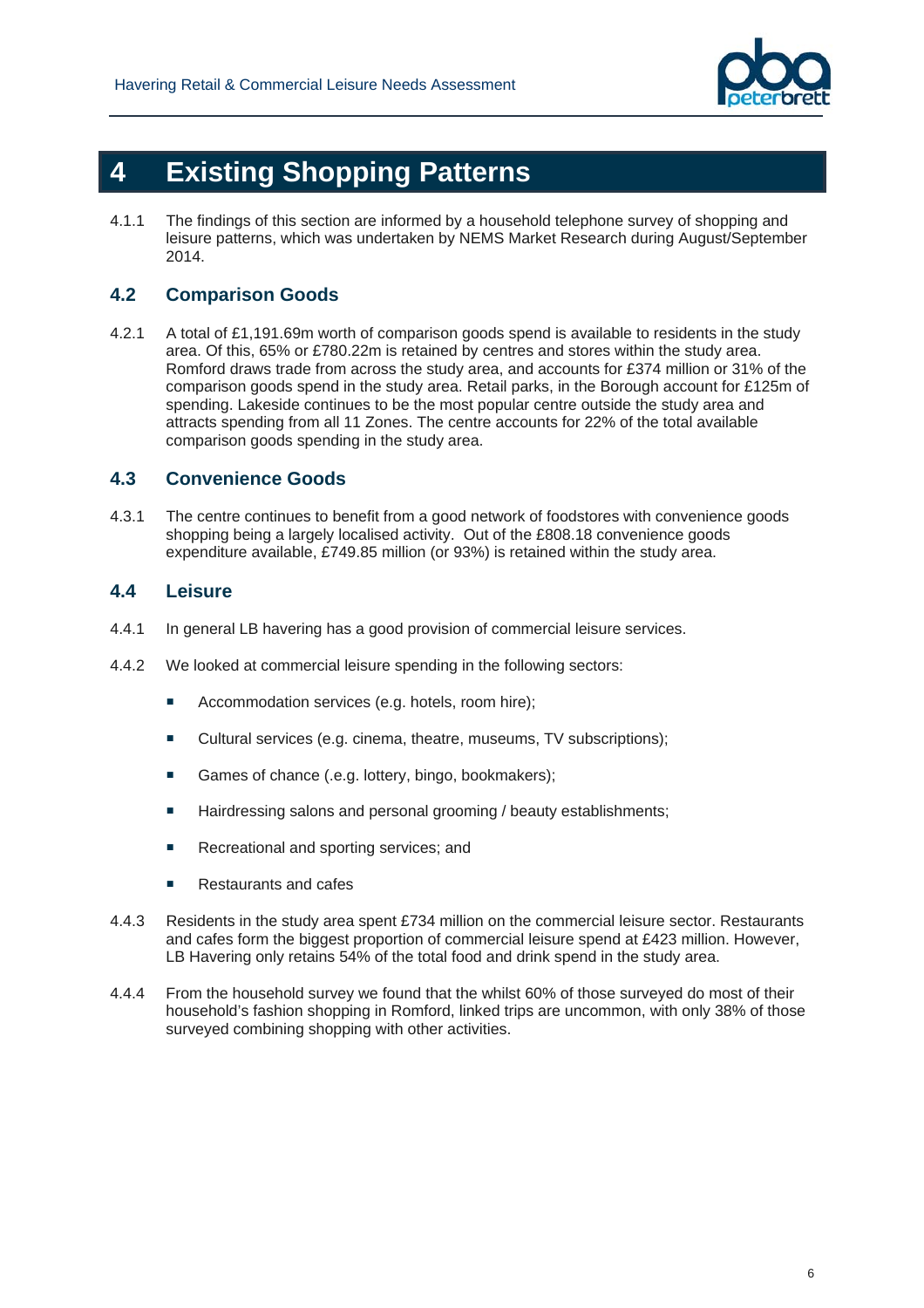

# **5 Need for Additional Retail Space**

- **Appendix D, Volume2.** 5.1.1 Our assessment of the need for additional retail floorspace is based on a standard methodology and up to date empirical evidence. A summary of our approach is included in
- 5.1.2 The quantitative need forecasts are derived from the total amount of comparison, convenience and leisure expenditure which is retained within the Borough.

### **Comparison Goods**

5.1.3 The Council should make provision for between 16,100 and 21,500 sqm net additional comparison goods floorspace in the period to 2021, and indicatively between 49,500 and 62,000 sqm net by 2031.

### **Convenience Goods**

- 5.1.4 Our assessment of foodstore trading performance indicates that foodstores across the Borough are currently trading strongly.
- 5.1.5 Based on the current shopping patterns and trading performance of foodstores, there is a quantitative need for 7,500 sqm net additional convenience goods floorspace by 2021, increasing to an indicative requirement of 13,200 sqm net by 2031. The requirement decreases between 2014 and 2017 as by 2017 the two extant planning commitments for new foodstores have been taken into account.

#### **Leisure**

- 5.1.6 The Borough's largest centres general have a good level of representation from commercial leisure operators. Between 2014 and 2031 the restaurant and café category is expected to lead the growth in leisure spending and experience growth of over £234 million. In order to capitalize on this growth, the Borough has a requirement for 15,100 sqm of gross food and drink floorspace by 2031. We would expect that operator requirements will be directed to Romford in the first instance. While Romford at the moment has a good provision of family restaurants, there is opportunity to further diversify the offer. We expect that further diversification of the offer could be achieved in Upminster and Hornchurch.
- 5.1.7 In terms of cinema provision, there is likely to be a need for additional cinema provision in the vicinity of Hornchurch/ Upminster over the course of the study period. The cinema would most likely be operated independent/ specialist operator. Theatre provision in the borough is considered to be sufficient.
- 5.1.8 There is a need for privately-run gym facilities in the southern part of the Borough, which should be aligned to a district centre if possible. The delivery of a new ice rink, gym and competition length swimming pool in Romford will also significantly uplift the gym and family entertainment offer in the Borough.
- 5.1.9 We noted the lack of mid and upmarket hotel chains in the Borough particularly in Romford. The Council may wish to consider a full assessment of the market demand for additional hotel provision as these facilities play important roles in contributing to the wider vitality and viability of centres.
- 5.1.10 We do not consider there to be a need for additional games of chance or family entertainment facilities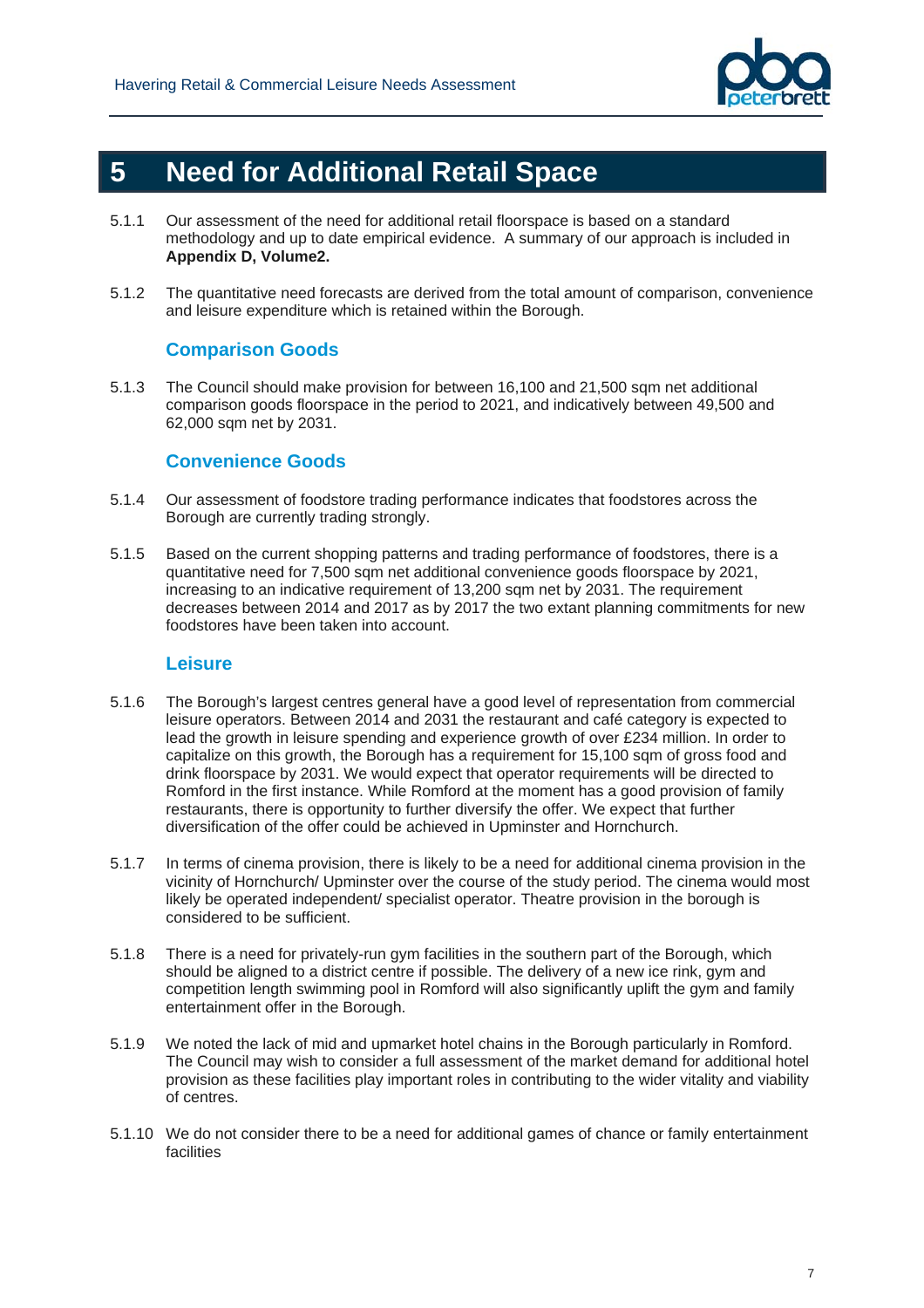

## **6 Recommendations**

#### **Romford**

- 6.1.1 It is our recommendation that the outward expansion if the retail and commercial centre should be resisted. The Council should instead focus on the qualitative improvement of the centre's retail and leisure offer. There is a quantitative and qualitative need for additional and improved food and drink floorspace across the town centre. The Southern section of South Street could be a potential location for additional food and drink floorspace, capitalising on recent investment made by the Council in this area.
- 6.1.1 In our view, improvement and upgrading of the retail premises along South Street should be a priority for the Council early in the plan period. Similarly, the street market at Market Place could be gently nurtured towards providing a mix of goods that is unique among competing markets in the area. This would further diversify the retail offer. A potential site for additional comparison goods floorspace provision could be the intensification of The Brewery development given the large surface level car park that exists. We expect that the footfall within the town centre may change when Morrison's opens and we recommend that the situation is monitored.

### **Upminster**

6.1.2 We recommend limited intervention for Upminster. There are no obvious development sites for future expansion so we expect that the focus should be on supporting existing retailers through ensuring the collective 'identity' of the centre is strengthened. In terms of physical improvements, integration could be improved between the Waitrose store and the rest of the centre.

### **Hornchurch**

6.1.3 Hornchurch provides the Borough's leisure and cultural offer. In our view, the quality of the retail offer does not match that of the leisure provision and as such, some better quality retail operators within the town would improve its vitality and viability. Sainsbury's occupies a dominant retail position in Hornchurch. A second operator could be introduced into the centre this would be beneficial to consumer choice and would help claw back trade travelling to out of centre locations. The unused sites on North Street could potentially be redeveloped for a mixed-use scheme that includes a small cinema.

### **Elm Park**

6.1.4 Elm Park could benefit from a small supermarket, for example up to 1,000 sqm net, ideally towards the eastern side of the centre to help rebalance footfall and improve vitality and viability.

#### **Collier row**

6.1.5 We have no specific recommendations for the centre other than the Council should continue to monitor Collier Row's vitality and viability and seek to protect its convenience function from competition from out of centre developments that could draw significant amounts of footfall from centre.

### **Harold Hill**

6.1.6 We are aware that the Council is investing significantly in this centre through the provision of new library within the centre itself. Two significant new residential developments to the north